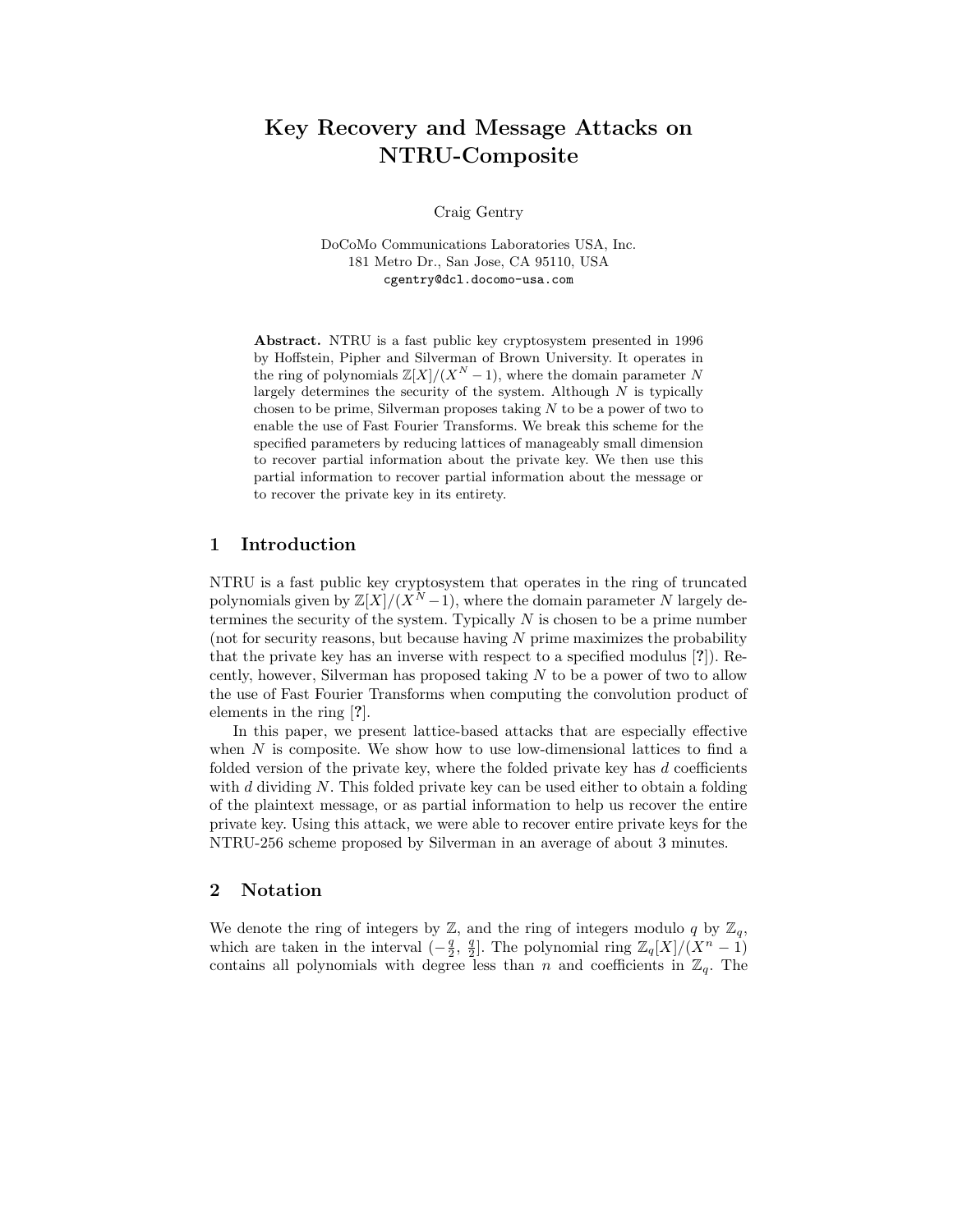inverse of a polynomial  $f \in \mathbb{Z}_q[X]/(X^n - 1)$  is denoted by  $f_q^{-1}$ . A polynomial may be described as a row vector:

$$
f = (f_0, f_1, \ldots, f_{n-1}) = \sum_{i=0}^{n-1} f_i X^i
$$
.

Concatenation of f and g is denoted by  $(f, g)$ . The convolution  $f * g$  of two vectors is analogous to ordinary polynomial multiplication over  $\mathbb{Z}[X]/(X^n-1)$ :

$$
(f * g)_k = \sum_{i+j=k \bmod n} f_i g_j .
$$

When  $d$  divides  $n$ , the  $d$ -dimensional folded version of  $f$  is defined by:

$$
f_{(d)} = \left( \sum_{i=0 \bmod d}^{0 \le i < n} f_i, \sum_{i=1 \bmod d}^{0 \le i < n} f_i, \ldots, \sum_{i=d-1 \bmod d}^{0 \le i < n} f_i \right).
$$

In algebraic terms,  $f_{(d)}$  may be described as the image of f under the canonical mapping from  $\mathbb{Z}[X]/(X^n-1)$  to  $\mathbb{Z}[X]/(X^d-1)$ . The *i*th term of  $f_{(d)}$  will be denoted  $f_{(d),i}$ . The circulant matrix associated with f is given by F, where:

$$
F_{ij} = f_{j-i \bmod n} .
$$

 $F_i$  will denote the *i*th row vector of F.  $F_{(d)}$  will denote the circulant associated with  $f_{(d)}$ , and  $F_{(d),i}$  will denote its *i*th row vector.  $I_{(d)}$  will refer to the d-dimensional identity matrix.

## 3 The NTRU Cryptosystem

Public Parameters The basic objects of the NTRU Cryptosystem are polynomials from the ring  $\mathbb{Z}[X]/(X^N-1)$ , where N is a public parameter. Also public are two moduli, p and q, with g.c.d. $(p, q) = 1$  and  $p \ll q$ . For example,  $(N, q)$  $p, q) = (167, 3, 128)$  has been proposed as a high security parameter set [?]. Additional public parameters include  $S_f$ ,  $S_g$ ,  $S_m$ , and  $S_\phi$ , which describe the space of allowable polynomials for private keys  $f$  and  $g$ , the plaintext message m, and a random polynomial  $\phi$  that the sender uses in encrypting the message. These spaces are designed to limit f, g, m, and  $\phi$  to vectors that have short Euclidean length (in practice, less than  $\sqrt{N}$ ) and that typically are also very short in the  $l_{\infty}$ -norm — i.e., the magnitudes of the individual coefficients are typically very small in relation to q. For example, in NTRU-167,  $S_f$  might limit f to those polynomials having exactly  $61$  coefficients equal to 1,  $60$  coefficients equal to -1, and 46 coefficients equal to 0 [?].  $S_m$  always restricts the coefficients of m to  $\mathbb{Z}_p$ .

**Key creation** Choose random  $f \in S_f$  and  $g \in S_g$ . Compute  $f_q^{-1}$  and publish the polynomial

$$
h = f_q^{-1} * g \pmod{q}
$$

as the public key. Both  $f$  and  $g$  are private, with  $f$  serving as the private key.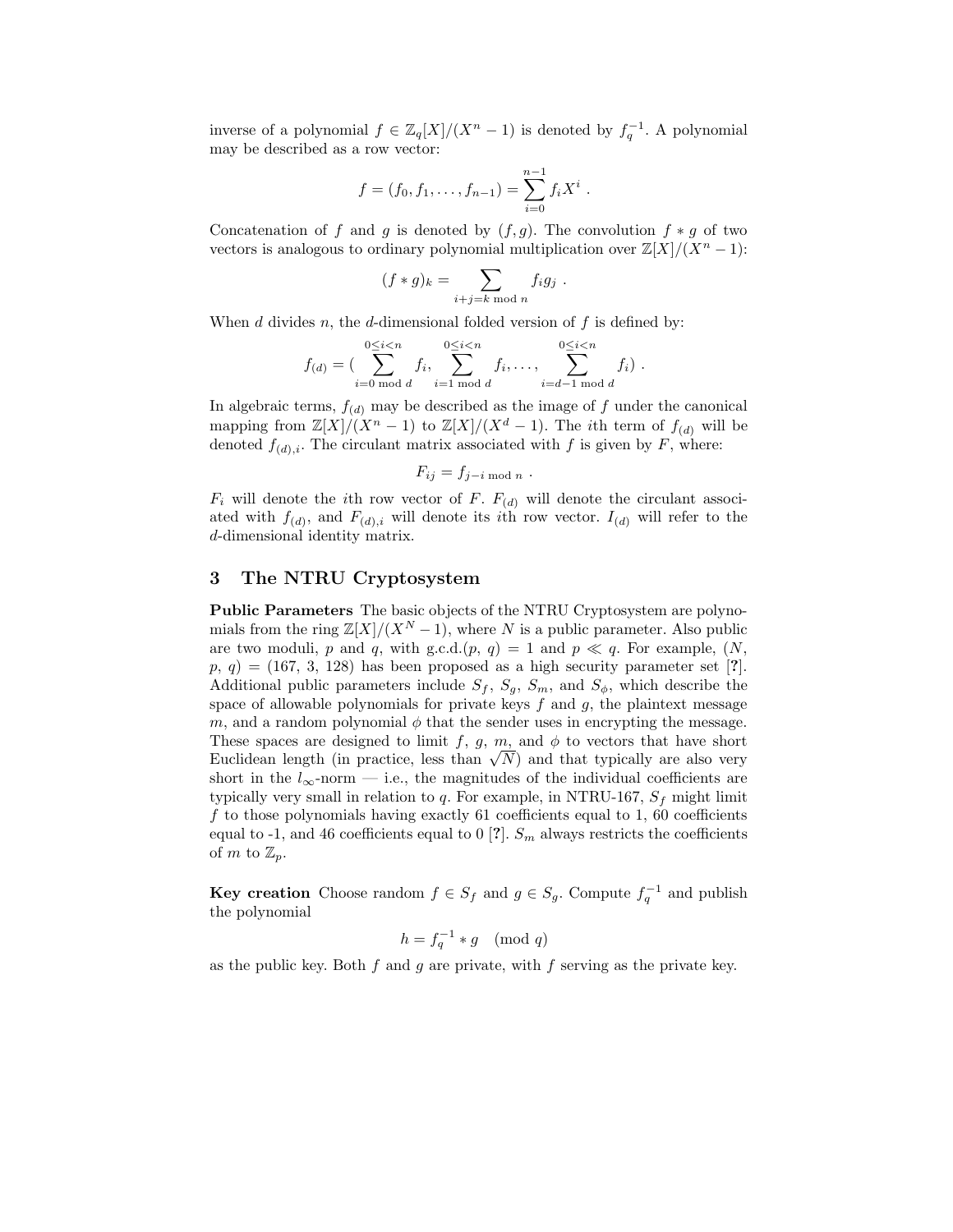**Encryption** Choose random  $\phi$  in  $S_{\phi}$  and compute the ciphertext:

$$
e = m + p\phi * h \pmod{q} .
$$

Decryption Compute

$$
f * e = f * m + p\phi * f * h \pmod{q}
$$
  
=  $f * m + p\phi * g \pmod{q}$ ,

where the second equality follows from the definition of h. Assuming  $S_f$ ,  $S_m$ ,  $S_{\phi}$ , and  $S_g$  are chosen wisely, such that the coefficients of f, m,  $\phi$ , and g are very small in relation to  $q$ , then, with high probability, we get

$$
f * m + p\phi * g \pmod{q} = f * m + p\phi * g,
$$

which is to say that reduction modulo  $q$  has no effect. This is because the coefficients of  $f * m + p\phi * g$ , with high probability, already lie in  $\left(-\frac{g}{2}, \frac{g}{2}\right]$  before reduction modulo q. Possessing the unreduced value of  $f * m + p\phi * g$ , we can compute

$$
f * m + p\phi * g \pmod{p} = f * m \pmod{p},
$$

and then

$$
f_p^{-1} * f * m \pmod{p} = m \pmod{p} .
$$

## 4 Previous Lattice Attacks on NTRU

Lattice attacks on NTRU (including our attack) have focused primarily on the following "key recovery" problem: find the private key  $f$  using only the public key h and public information about how f and g are chosen  $(S_f$  and  $S_g)$ .<sup>1</sup> By the definition of h, we know that  $f * h = g \pmod{q}$ , but this information alone is clearly insufficient to recover f. Indeed, the set of pairs  $u, v \in \mathbb{Z}^N$  that satisfy  $u * h = v \pmod{q}$  is an additive abelian group of infinite cardinality. Even if we limit ourselves to pairs  $u, v \in \mathbb{Z}_q^N$ , we are still left with  $q^N$  distinct  $(u, v)$  pairs corresponding to the  $q^N$  distinct values that u can assume. How do we find the pair  $(f, g)$  from among these  $q^N$  possibilities?

We know that, to enable error-free decoding, the coefficient vectors of  $f$  and g each have short Euclidean length (less than  $\sqrt{N}$  in current NTRU implementations). They are considerably shorter than the typical "random" N-dimensional vector with coefficients in  $\mathbb{Z}_q$ , which has an expected length of more than  $\frac{q}{4}$  $\sqrt{N}$ .

<sup>1</sup> Non-lattice-based cryptanalysis of NTRU includes a meet-in-the-middle attack found by Odlyzko [?] and a chosen-ciphertext attack presented by Jaulmes and Joux [?], which exploited NTRU's inappropriate use of OAEP-like padding. We understand that NTRU now uses the hybridization method presented by Fujisaki and Okamoto [?] to obviate chosen-ciphertext attacks.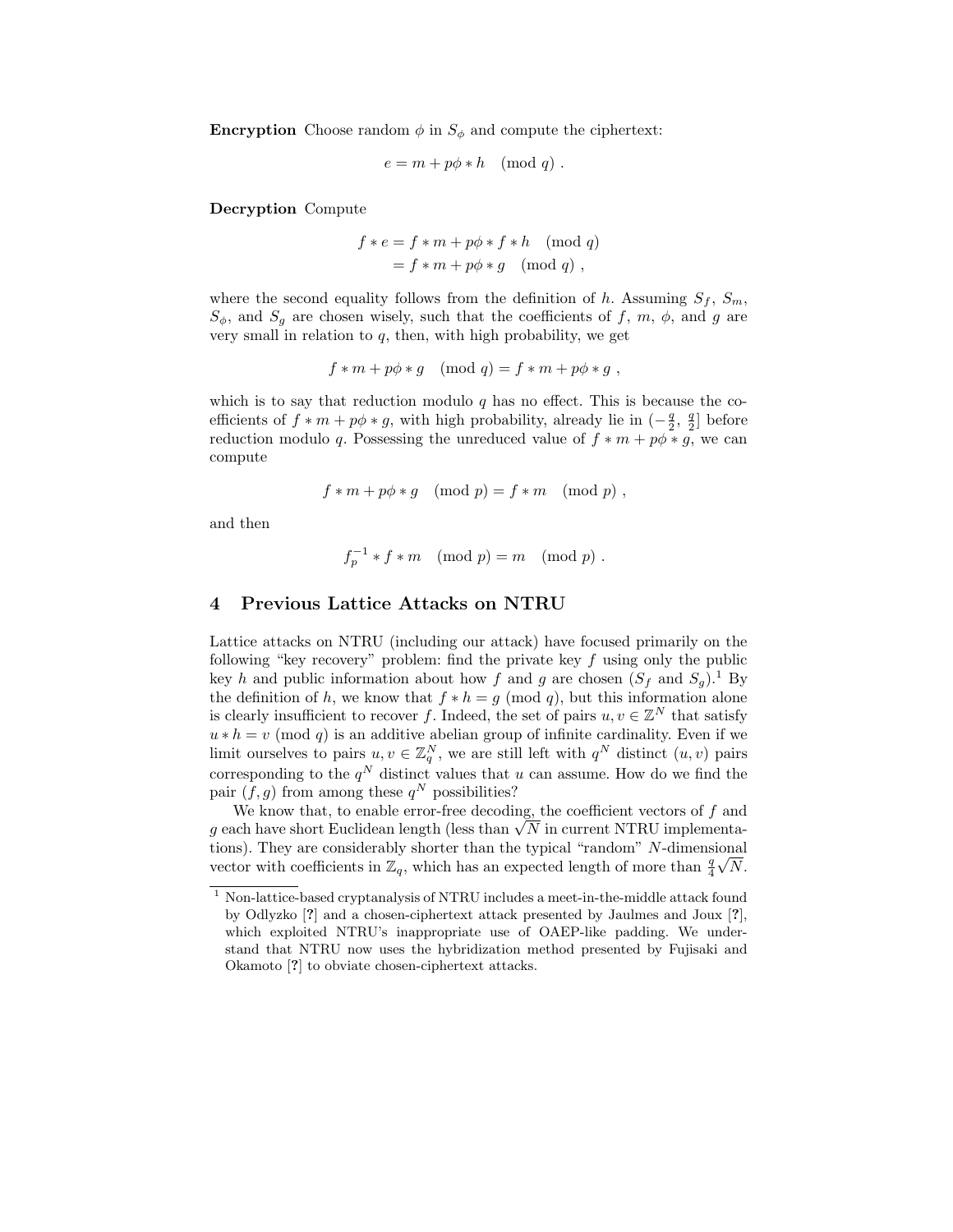Also, one can show that it is extremely unlikely that the abelian group generated by a "randomly" chosen h' has a  $(u, v)$  pair as short as  $(f, g)$ .<sup>2</sup> These facts may lead us to hypothesize that  $(f, g)$  is, in fact, the shortest nonzero vector  $(u, v) \in \mathbb{Z}^{2N}$  such that  $u * h = v \pmod{q}$ . If this hypothesis is true, and if we can find an efficient way to find the shortest vector belonging to the group of  $(u, v)$  pairs, we can recover the private key. This provides the motivation for representing the group of  $(u, v)$  pairs as a "lattice," and then using "lattice basis reduction."

A "lattice" is a discrete additive subgroup of  $\mathbb{R}^n$ . For example,  $\mathbb{Z}^n$  is a lattice. Also, the set of  $(u, v)$  pairs is a lattice, being an additive subgroup of  $\mathbb{Z}^{2N}$ . An equivalent, but more concrete, definition is that a lattice L consists of all integer linear combinations of some set of m linearly independent vectors  $B =$  ${b_0, b_1, \ldots, b_{m-1}}$ ,  $b_i \in \mathbb{R}^n$ . Here, m is the "dimension" of L, and B is called a "basis" of L. The basis B can be compactly represented by an  $m \times n$  matrix where the *i*th row is the "basis vector"  $b_i$ , in which case L consists of the vectors that can be expressed as integer linear combinations of the rows of B. Bases for a lattice are not unique, but are related by unimodular transformations — i.e., if U is an integral  $m \times m$  matrix with determinant  $\pm 1$ , then UB is an equally valid basis for L. Typically, the goal of "lattice basis reduction" is to find a basis  $B'$ for  $L$  in which the basis vectors are as short as possible (usually in the Euclidean sense), with the basis vector  $b'_0$  being the shortest nonzero vector in the entire lattice (allowing for possible ties).

Coppersmith and Shamir [?] give us the following explicit basis for the lattice of  $(u, v)$  pairs (recall that H denotes the circulant matrix corresponding to the public key  $h$ :

$$
L_{CS} = \begin{bmatrix} I_{(N)} & H \\ 0 & qI_{(N)} \end{bmatrix} .
$$

To see that any pair  $(u, v) \in \mathbb{Z}^{2N}$  for which  $u * h = v \pmod{q}$  is contained in the lattice generated by  $L_{CS}$ , let  $a \in \mathbb{Z}^N$  be such that  $u * h = v + qa$ . Then, if we left-multiply  $L_{CS}$  by  $(u, -a)$ , we obtain  $(u, v)$ . As a consequence, the private key pair  $(f, g)$  is an integer linear combination of the rows of  $L_{CS}$ . If  $(f, g)$  is actually the shortest vector in the generated lattice, as we have reason to believe,<sup>3</sup> then an "SVP-oracle" — a magical device which gives us the answer to the "shortest vector problem" in a reasonable (polynomial) amount of time  $-$  would give us the private key when given  $L_{CS}$  as input.

For the attacker, the problem is that actual lattice basis reduction algorithms, such as LLL and its variants, do not behave like SVP-oracles. The original LLL algorithm terminates in time polynomial in the dimension  $n$  of the lattice, but it is only guaranteed to find a vector that is no more than  $2^{(n-1)/2}$  times —  $2^{(2N-1)/2}$  times, in the case of  $L_{CS}$  — as long as the shortest vector. Obviously, such an algorithm is useless to us, considering that it is trivial to find vectors only about  $\frac{q}{4}$  times as long as  $(f, g)$ , as suggested above, and even these are far too long to be useful for decryption. Variants of LLL exist that find shorter

<sup>&</sup>lt;sup>2</sup> See Appendix ??.

<sup>&</sup>lt;sup>3</sup> See Appendix ??.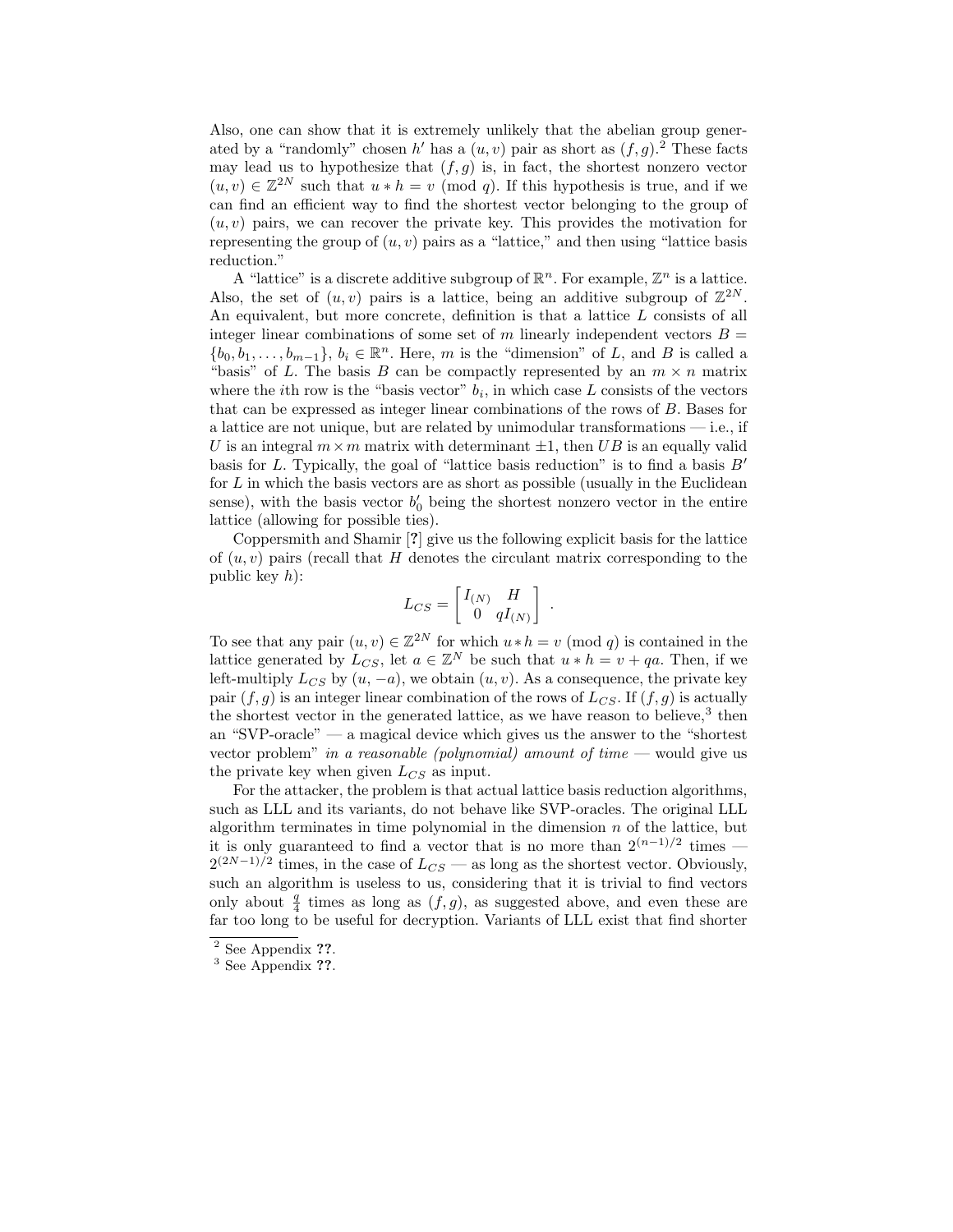vectors, but they naturally have greater time-complexity. In particular, Schnorr defines a family of LLL-variants whose performances depend on a parameter called the "blocksize." Little is known about the average-case complexity of these variants, but it appears, based on numerous experiments by the authors of NTRU using Shoup's NTL library [?], that the time necessary to find  $(f, g)$ in the lattice grows at least exponentially in  $N$  (because the block size required for LLL to find  $(f, g)$  grows roughly linearly in N [?], and the running time of LLL is exponential in the block size [?]). The authors of NTRU estimate that, for  $N > 90$ , it takes current lattice reduction algorithms  $e^{.2002N - 7.608}$  seconds to find  $(f, g)$  on a 400 MHz machine, which translates into  $4.607 \times 10^{14}$  MIPS-years to break NTRU-263 [?].<sup>4</sup>

# 5 Cryptanalysis of NTRU-Composite

The problem with previous lattice-based attacks is that the dimension of the lattices involved is too high, given that the running time of LLL to return the target vector of these lattices is empirically exponential in the lattice dimension. Ideally, we would like to construct much smaller (and more easily reduceable) lattices whose shortest vectors contain at least some useful cryptanalytic information. We can do this if  $N$  is composite.

**Theorem 1.** Let  $N$  be composite, and  $d$  be a nontrivial divisor. The mapping  $\theta$  :  $\mathbb{Z}[X]/(X^N-1) \to \mathbb{Z}[X]/(X^d-1)$  given by

 $\theta(f) = f_{(d)}$ 

is a ring homomorphism.

Although this is a basic algebraic result, arising from the fact that  $(X^d - 1)$ divides  $(X^N-1)$  when d divides N, we prove multiplication in a concrete fashion. Proof.

$$
g_{(d),k} = \sum_{i=k \bmod d}^{0 \le i < N} g_i
$$
  
\n
$$
= \sum_{i=k \bmod d}^{0 \le i < N} \left( \sum_{x+y=i \bmod N}^{0 \le x,y < N} f_x h_y \right)
$$
  
\n
$$
= \sum_{\substack{0 \le x,y < N \\ x+y=k \bmod d}}^{0 \le x,y} f_x h_y
$$
  
\n
$$
= \sum_{v+w=k \bmod d}^{0 \le x,y} \left( \left( \sum_{x=v \bmod d}^{0 \le x < N} f_x \right) \left( \sum_{y=w \bmod d}^{0 \le y < N} h_y \right) \right)
$$

Refinements to  $L_{CS}$  by May [?] have made it possible to recover an NTRU-107 private key in 12 to 24 hours on a single 400 MHz machine [?], but do not seriously affect the security estimates for higher security levels, such as NTRU-167 [?].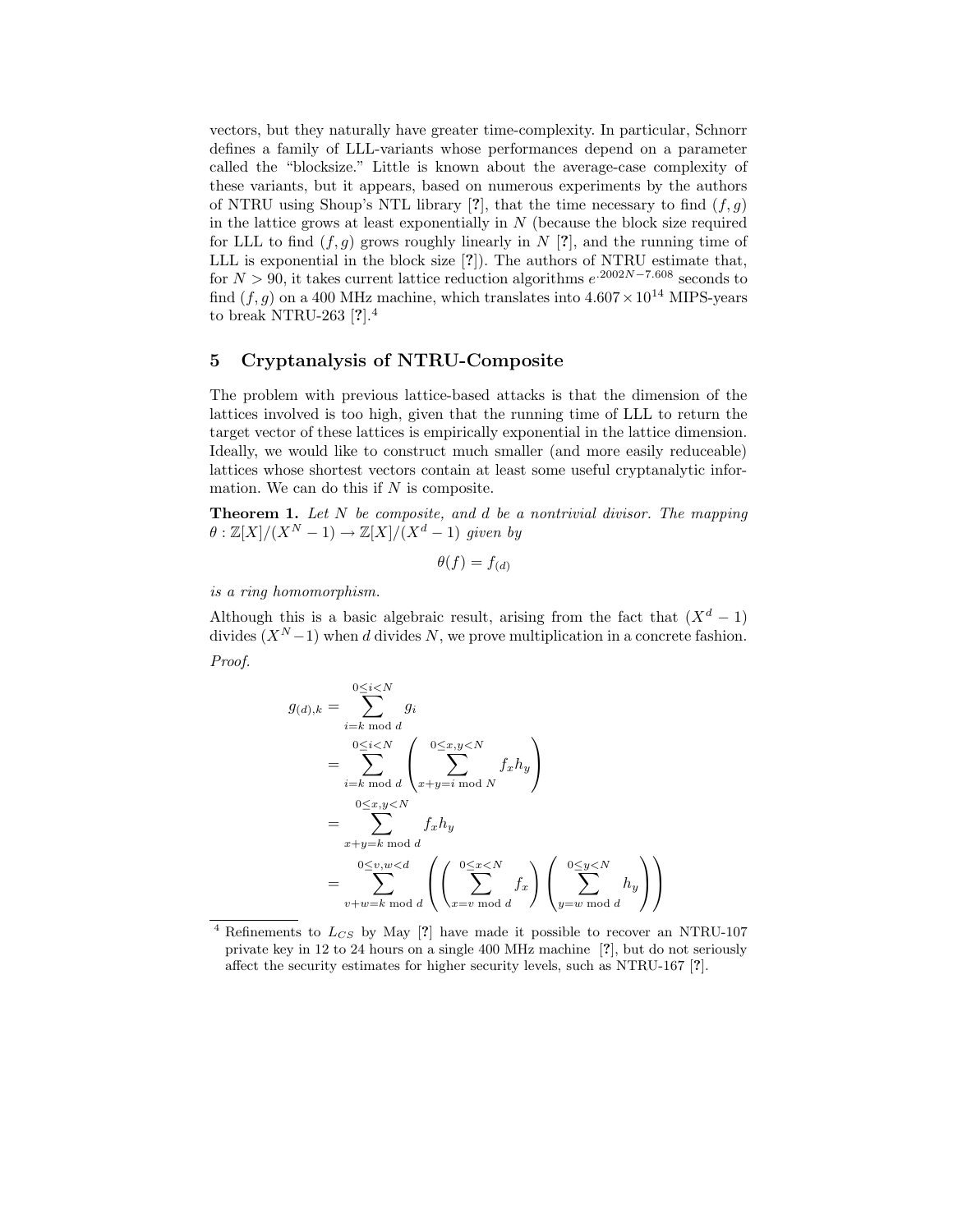$$
= \sum_{v+w=k \bmod d}^{0 \le v, w < d} f_{(d),v} h_{(d),w} .
$$

This gives us  $f_{(d)} * h_{(d)} = g_{(d)}$ , which is what we wanted.  $\square$ 

## 5.1 A Smaller Version of  $L_{CS}$

With the equation  $f_{(d)} * h_{(d)} = g_{(d)}$  in mind, we construct the following 2ddimensional analog of  $L_{CS}$  (recall that  $H_{(d)}$  is the circulant corresponding to  $h_{(d)}$ :

$$
L_{(d)} = \begin{bmatrix} I_{(d)} & H_{(d)} \\ 0 & qI_{(d)} \end{bmatrix} .
$$

This lattice contains the vector  $(f_{(d)}, g_{(d)})$ . Notice that if  $N/d$  is not too large, then the smallness of the coefficients of  $f$  and  $g$  ensures that the coefficients of  $f_{(d)}$  and  $g_{(d)}$ , each of which is a summation of  $N/d$  coefficients of f and g respectively, are also small. Assuming  $(f_{(d)}, g_{(d)})$  is the shortest vector in  $L_{(d)}$ , we can find it using lattice reduction. We can then recover significant partial information about the private key by reducing a lattice whose dimension is only a fraction of the dimension of the lattice generated by  $L_{CS}$ .

In Appendix ??, we give a tight upper bound on the length of  $(f_{(d)}, g_{(d)})$ and show that, assuming  $f$  and  $g$  are "random" in a specified way, the expected length of  $(f_{(d)}, g_{(d)})$  is equal to the length of  $(f, g)$  (once certain modifications are made to these vectors). This leads us to conclude that, at least when  $d > \sqrt{N}$ ,  $(f_{(d)}, g_{(d)})$  is almost certainly the shortest vector in  $L_{(d)}$  for the same reasons that  $(f, g)$  is almost certainly the shortest vector in  $L_{CS}$ .

Remark: In the discussion above, we have limited our focus to homomorphisms of the form  $\theta : \mathbb{Z}[X]/(X^N - 1) \to \mathbb{Z}[X]/(X^d - 1)$  and the folded lattices derived therefrom, but this need not be the case. More generally, we could consider homomorphisms of the form  $\alpha : \mathbb{Z}_q[X]/(X^N-1) \to \mathbb{Z}_q[X]/s(X)$  given by  $\alpha(f) = f + \langle s(X), q \rangle$ , where  $s(X)t(X) = (X^N - 1) \pmod{q}$  for some  $t(X)$ . However, such homomorphisms appear to be useful only when  $(\alpha(f), \alpha(g))$  is a short vector that can be found using lattice basis reduction, and  $(\alpha(f), \alpha(q))$  is always short only if  $s(X)$  is an *extremely* short vector, preferably with a minimum of high degree coefficients (e.g.,  $(X^d - 1)$ ). Useful alternative homomorphisms therefore appear to be rare.

#### 5.2 Message Attacks

Once we find  $f_{(d)}$ , we can make immediate use of it to recover the folded plaintext. Since folding is a ring homomorphism, we get:

$$
f_{(d)} * e_{(d)} = f_{(d)} * m_{(d)} + p\phi_{(d)} * f_{(d)} * h_{(d)} = f_{(d)} * m_{(d)} + p\phi_{(d)} * g_{(d)} \pmod{q}.
$$

We then proceed through the steps of decryption in the usual way until we obtain  $m_{(d)}$ . If  $N/d = 2$ , for example, knowing  $m_{(d)}$  is tantamount to knowing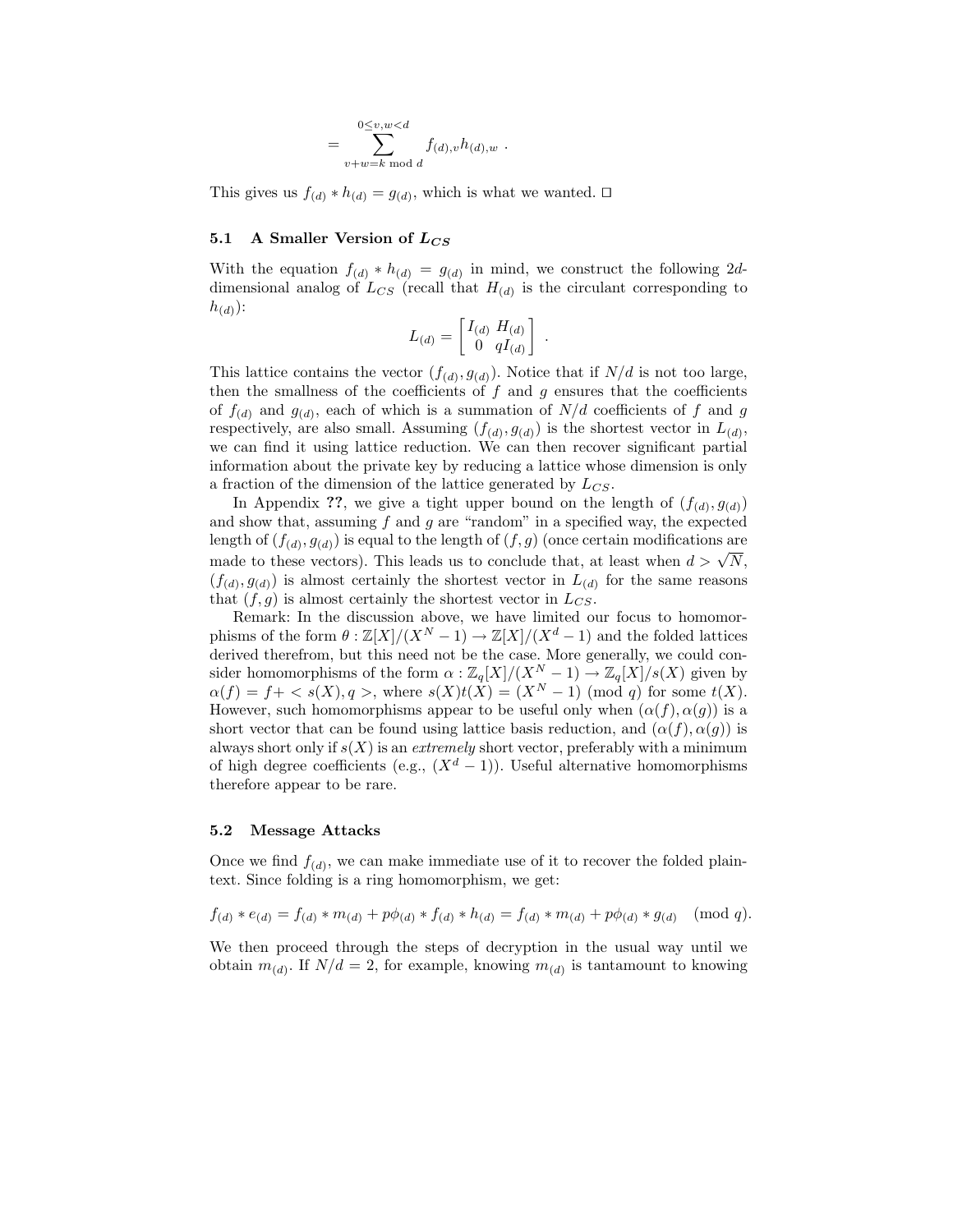$m_i+m_{i+d}$  for  $0 \leq i < d$ , where the  $m_i$  are coefficients from the original plaintext. This could be useful information.

However, folding entails an increased likelihood of decryption errors, since the expected magnitudes of the coefficients of  $f_{(d)} * m_{(d)} + p\phi_{(d)} * g_{(d)}$  are larger than those of  $f * m + p\phi * g$  by a factor of  $\sqrt{N/d}$ . So, this message attack appears to be practical only for very small values of  $N/d$ .

#### 5.3 Key Recovery Attacks

Alternatively, we can use  $f_{(d)}$  to help us recover f. The basic concept behind this attack is the Chinese Remainder Theorem, which tells us, for example, that f is completely determined by the values of f (mod  $X^d - 1$ ) and f (mod  $(X^N-1)/(X^d-1))$ .<sup>5</sup> Instead of using the lattice corresponding to f (mod  $(X<sup>N</sup> - 1)/(X<sup>d</sup> - 1)$ , however, we use a different lattice with a shorter target vector.

Supposing, for example, that  $N/d = 2$ , we obtain linear equations of the form  $f_{i+d} = f_{(d),i} - f_i$ , so that we have

$$
f = (f_0, f_1, \ldots, f_{d-1}, f_{(d),0} - f_0, f_{(d),1} - f_1, \ldots, f_{(d),d-1} - f_{d-1}).
$$

Recall that in the lattice generated by  $L_{CS}$ , the target vector

$$
(f,g) = \sum_{i=0}^{N-1} f_i(I_i, H_i) \pmod{q},
$$

where  $(I_i, H_i)$  denotes the concatenation of the *i*th rows of the identity matrix and the circulant  $H$ . Using the dependencies in  $f$ , we obtain

$$
(f,g) = \sum_{i=0}^{d-1} f_i(I_i, H_i) - \sum_{i=0}^{d-1} f_i(I_{i+d}, H_{i+d}) + \sum_{i=0}^{d-1} f_{(d),i}(I_{i+d}, H_{i+d}) \pmod{q}
$$
  
= 
$$
\sum_{i=0}^{d-1} f_i(I_i - I_{i+d}, H_i - H_{i+d}) + \sum_{i=0}^{d-1} f_{(d),i}(I_{i+d}, H_{i+d}) \pmod{q}.
$$

Notice that we already know all of the terms in the second summation; let  $(s,t)$  be this known vector. If we denote by u the d-dimensional vector with coefficients equal to the first d coefficients of f, then  $(u, g)$  is in the following  $(N + d + 1) \times (N + d)$  lattice:

$$
L_{ug} = \begin{bmatrix} 0 & t \\ \overline{I_{(d)} H_{(N),i} - H_{(N),i+d}} \\ 0 & qI_{(N)} \end{bmatrix} ,
$$

<sup>&</sup>lt;sup>5</sup> More generally, f is determined by {f (mod  $s_1$ ), f (mod  $s_2$ ), ..., f (mod  $s_z$ )},  $0 \neq s_i \in \mathbb{Z}[X],$  when  $(k(X))(X^N - 1) = L.C.M.(s_1, s_2, \ldots, s_z) \pmod{q}$  for some  $k(X) \in \mathbb{Z}[X].$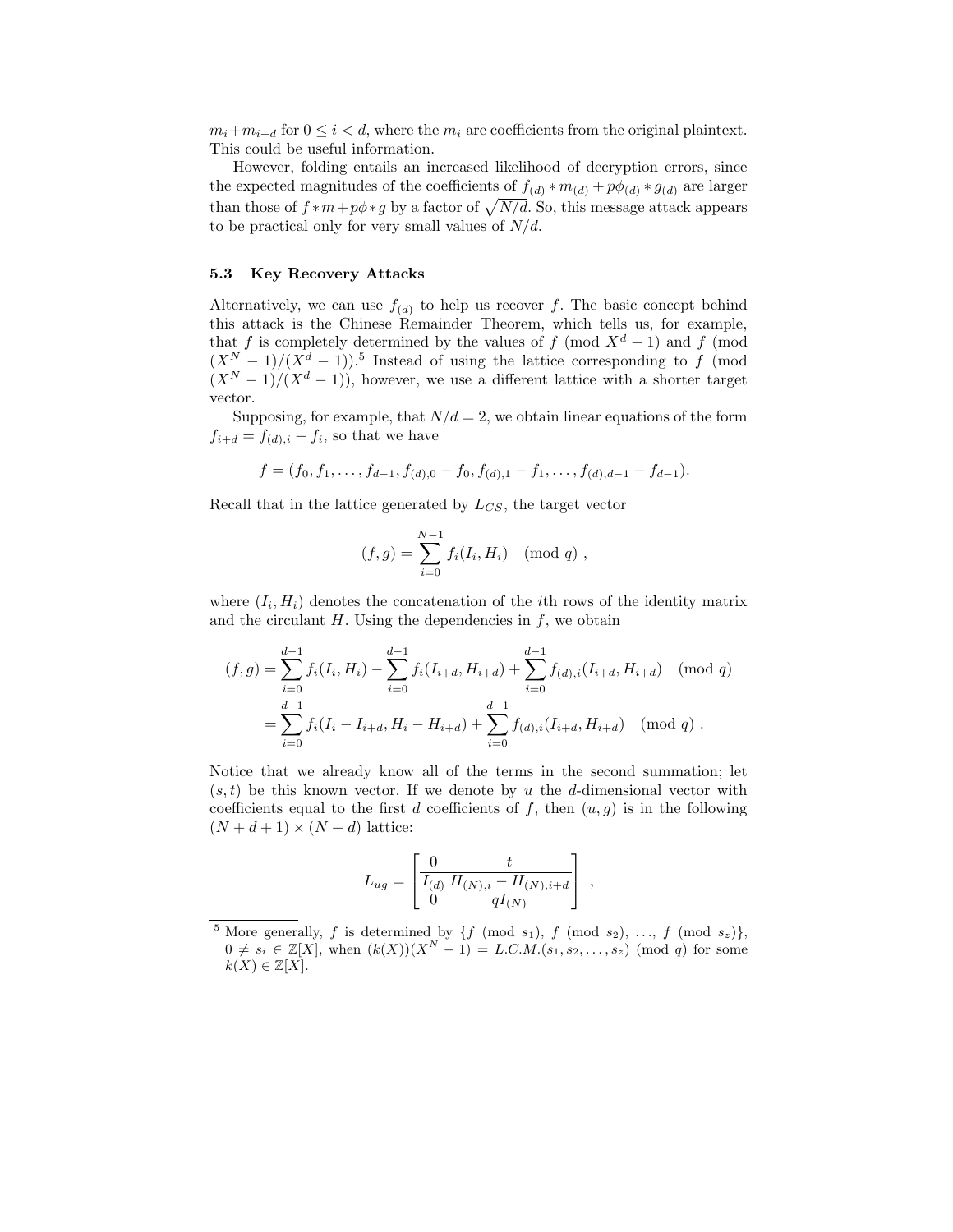where  $H_{(N),i} - H_{(N),i+d}$  is a  $d \times N$  matrix formed by pairing rows, and the top third of the lattice consists only of a single row. Now, if we wish, we may discard the last d columns, obtaining a  $(2d+1) \times (2d)$  lattice with target vector  $(u, v)$ , where v consists of the first d coefficients of g. Clearly,  $(u, v)$  is a short vector, most likely the shortest vector in this lattice. Once we obtain  $(u, v)$ , this information can be combined with  $(f_{(d)}, g_{(d)})$  to completely recover  $(f, g)$ . We thereby obtain the private key without ever having to reduce a  $2N$ -dimensional lattice. When  $N/d > 2$ , we can decrease the dimension of  $L_{CS}$  by about 2d in a similar fashion. This 2d reduction in lattice dimension should reduce LLL's running time by a factor exponential in 2d.

# 6 NTRU-256

Silverman  $[?]$  proposes choosing N to be a power of 2, because then convolution products can be computed rapidly using Fast Fourier Transforms. In particular, he suggests  $(N, p, q) = (256, 2, 127)$  as an advantageous choice of parameters. We found that an NTRU-256 private key can be recovered in about 3 minutes using the folding technique described above.

In our experiments, we used a three-staged approach in recovering the private key. First, we recovered  $(f_{(64)}, g_{(64)})$  by reducing the lattice generated by  $L_{(64)}$  - a 128-dimensional matrix with  $H_{(64)}$  in upper right quadrant. Second, we recovered  $(f_{(128)}, g_{(128)})$  by reducing the 129  $\times$  128 lattice constructed as described above. Finally, we took advantage of the modulo  $p$  structure of the private keys to create an over-defined system of linear equations. For example, upon computing that  $f_{(128),i} = 0$ , we know that  $f_i = f_{i+128} = 0$ , because  $f_i \in [0,1]$  for all i. Similarly,  $f_{(128),i} = 2$  implies  $f_i = f_{i+128} = 1$ . When  $p = 2$ , this trick most likely results in more than half of  $g$ 's coefficients being known, and less than half of  $f$ 's coefficients being unknown, so that we may solve for the unknown coefficients in f. We thereby recover the entire private key  $(f, g)$  using lattices one-fourth the size of  $L_{CS}$ .

Since the  $S_f$  and  $S_g$  parameters were not specified for NTRU-(256,2,127), we used those for NTRU-(263,2,127) - specifically, f and q both have 35 1's, the rest 0's [?]. Using the NTL's implementation of LLL with a block size of 10 for both reductions, the 3 stages took an average of 40, 43 and 3 seconds, respectively. <sup>6</sup> Out of 20 trials, the correct key was recovered every time. We also tested the case when  $f$  has 75 1's and  $g$  has 65 1's, which is more challenging cryptanalytically, both in terms of the lattice reduction (since the target vector is longer) and the linear system (since there are more equations to solve). To avoid errors, the block size for the second reduction was increased to 12. The

<sup>&</sup>lt;sup>6</sup> For these particular values of  $S_f$  and  $S_g$ , we could even have begun by recovering  $(f_{(32)}, g_{(32)})$ , which, heuristically, is recoverable even though  $N/d$  is somewhat large. After finding  $(f_{(64)}, g_{(64)})$ , it is probable that at least half of the coefficients of each of  $f_{(64)}$  and  $g_{(64)}$  are zero, and that, consequently, over half of the coefficients of each of  $f$  and  $g$  are known to be zero. If such is the case, we can proceed directly to the third stage without having to reduce a lattice larger than  $65 \times 64$ .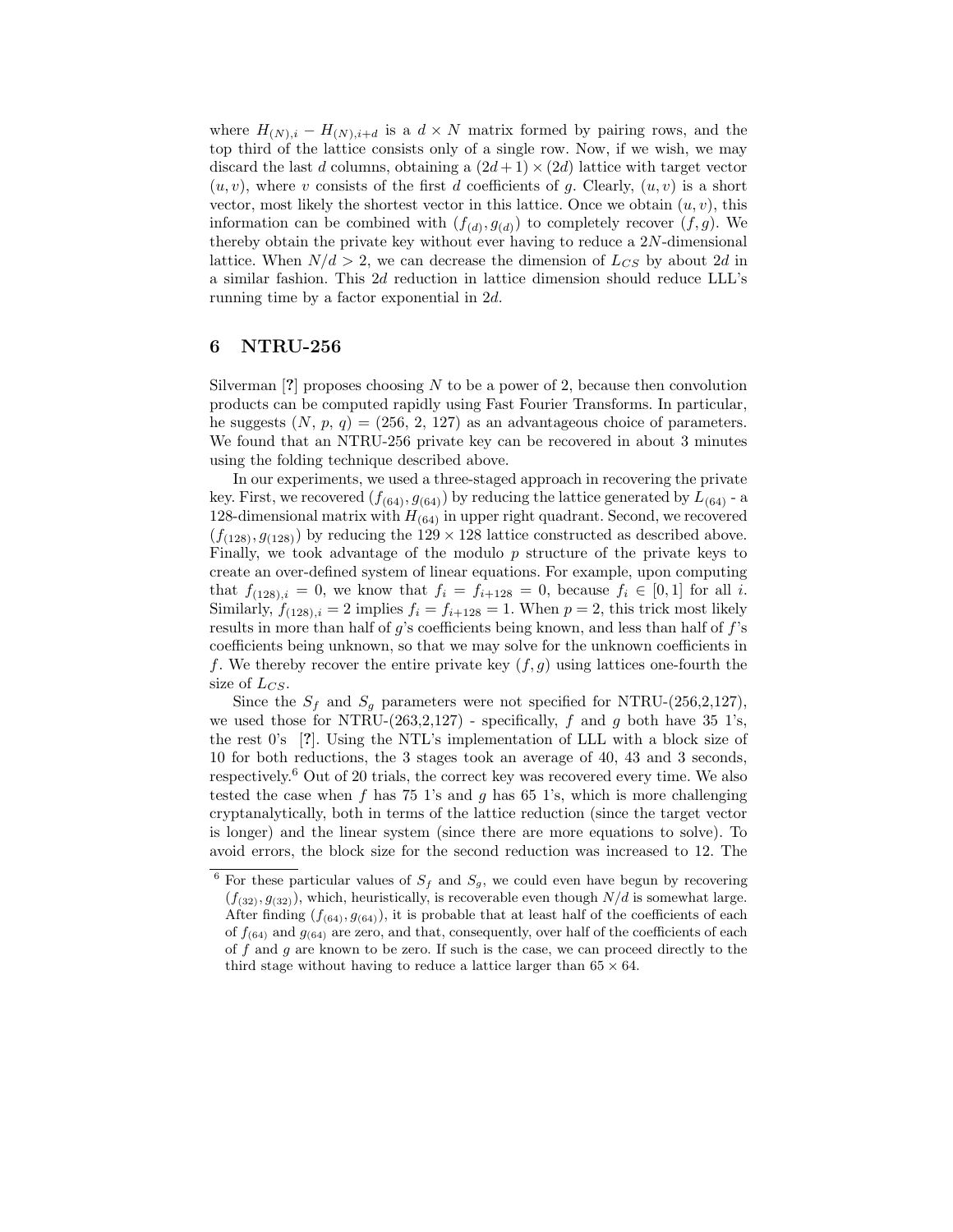three stages took an average of 84, 94 and 12 seconds, respectively. Out of 10 trials, the correct key was recovered 9 times.

Some gimmicks were required to pick the target vector from among other short, but useless, vectors. For example, in the first reduction, we searched for rather than  $(f_{(64)}^{\perp}, g_{(64)}^{\perp})$  rather than  $(f_{(64)}, g_{(64)})$ , where  $f_{(64)}^{\perp}$  is the projection of f orthogonal to  $1^N$ , the vector having every coefficient equal to 1. This technique, originated by Coppersmith and Shamir [?], prevents LLL from returning the short, but cryptanalytically useless vector  $(1^N, 0^N)$ . Also in the first reduction, LLL would often return other trivial vectors. For example,  $(1^{\pm}, 1^{\pm})$  is a trivial vector that can arise in  $L_{(64)}$ , where  $1^{\pm}$  is the vector consisting of alternating 1's and -1's. We simply skipped over these trivial vectors manually, continuing on to the next vector in the lattice until the desired nontrivial one was obtained. This process certainly could have been automated.

# 7 Remarks on NTRU-Prime

As we noted in the introduction, the domain parameter  $N$  is typically chosen to be prime not, apparently, for security reasons, but because it maximizes the probability that a randomly chosen private key  $f$  has inverses modulo  $q$  and  $p$ , these inverses being necessary for public key generation and decryption, respectively [?]. In terms of security, NTRU's typical use of a prime domain parameter appears to be merely fortuitous.

Folding does not work when N is prime — e.g.,  $f_{(d)} * h_{(d)}$  does not equal  $g_{(d)}$  when d does not divide N. However, we can say that if  $f * h = g$ , and if h has a period of c in the sense that  $h_i = h_{i+c}$  for  $0 = i \langle N-c \rangle$ , then the first N coefficients of  $g' = (f, 0) * h'$  (where  $(f, 0)$  is f followed by c zeros and h' is h followed by the c coefficients of h's period) are precisely the N coefficients of g. (Proof omitted.) For example, suppose  $N = 263$  and h has a period of 37 i.e.,  $h_0 = h_{37}, \ldots, h_{225} = h_{262}$ . Then, we obtain  $(f, 0)$  by appending 37 zeros to f and obtain the last c coefficients of h' by the relations  $h_{263} = h_{226}, \ldots, h_{289} =$  $h_{262}$ . This will give us  $(f, 0) * h' = (g, w)$ , where the coefficients of w are not necessarily small. Since  $(f, 0)$ , h' and  $(g, w)$  have dimension  $263 + 37 = 300$ , a composite number, we can fold them to dimension, say, 100, obtaining the relation  $(f, 0)_{(100)} * h'_{(100)} = (g, w)_{(100)}$ . All of the coefficients of  $(f, 0)_{(100)}$  will be small, and 100 - 37 = 63 of the coefficients of  $(g, w)_{(100)}$  will be small, so we can construct a lattice of dimension 163 that may give us partial information about f and g. Although this approach works well in the rare case that h has a small period, it does not appear to lead to an attack against NTRU-prime that works in general.

Circulant lattices have a rather interesting property - namely, given an  $n$ dimensional lattice generated by circulant matrix C, one can construct an  $\lfloor \frac{n+1}{2} \rfloor$ . dimensional lattice  $C_{half}$  that contains a C-vector no more than twice as long as the shortest vector in  $C$ . This is a consequence of the fact that for any vectors  $b$ and c,  $||b * c|| = ||b_{rev} * c||$ , where  $b_{rev}$  is the reverse of b given by  $b_{rev,i} = b_{n-i}$ . Now, if we suppose that the matrix  $C$  consists of cyclic rotations of the vector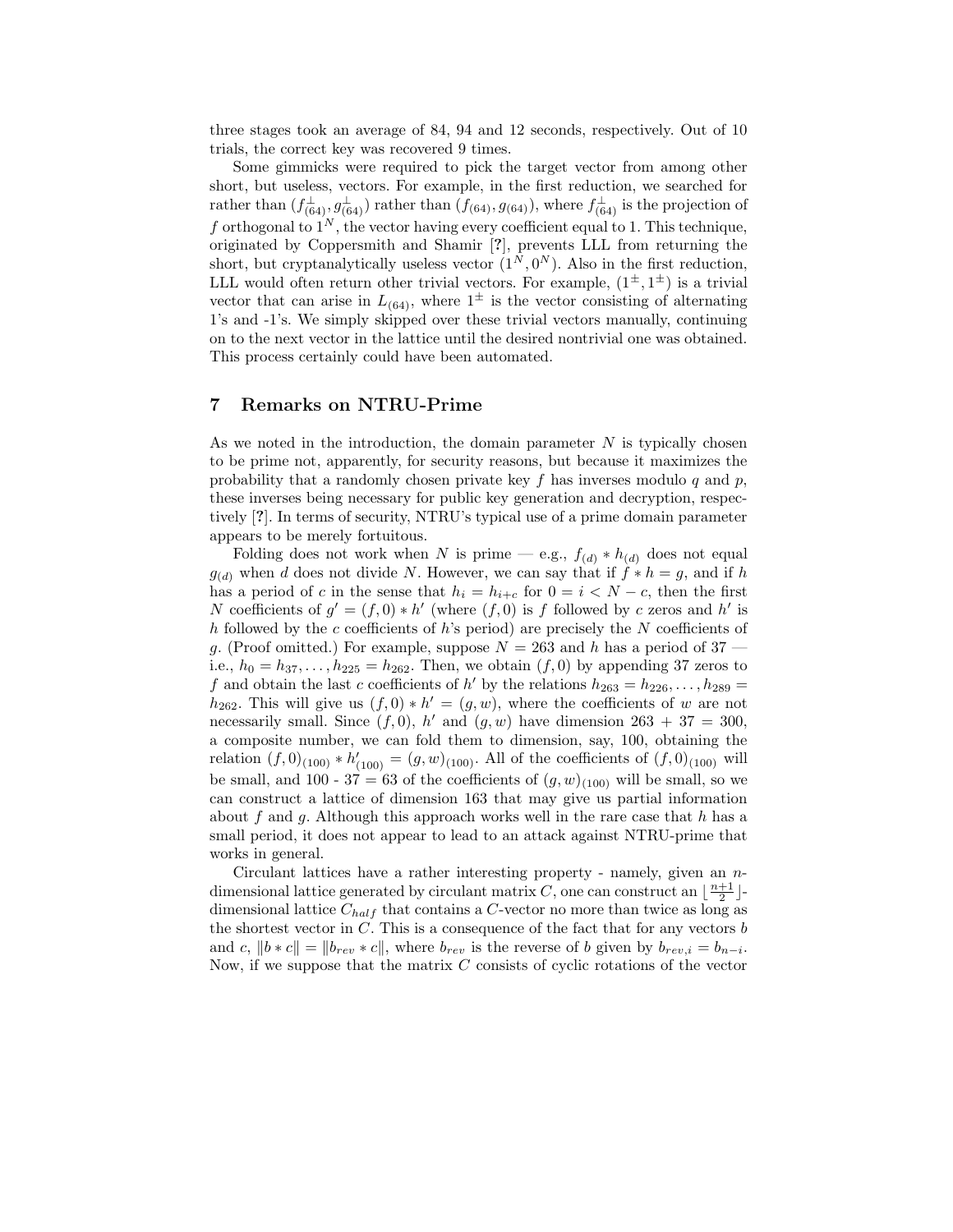c, and that the shortest vector in the lattice generated by  $C$  is obtained through left-multiplication by  $b$  — i.e., the shortest vector is  $b * c$  — we get

$$
||(b + b_{rev}) * c|| \le ||b * c|| + ||b_{rev} * c|| = 2||b * c||.
$$

Since  $(b + b_{rev})$  is a palindrome — i.e.,  $(b + b_{rev})_i = (b + b_{rev})_{n-i}$  for all  $i$  —  $(b + b_{rev})$  has at most  $\lfloor \frac{n+1}{2} \rfloor$  distinct coefficients, so that the rows of C can be paired together. This property of circulant lattices does not appear to allow one to cut the dimension of  $L_{CS}$  (a *block*-circulant lattice) in half, unless h is a palindrome.

## 8 Summary and Conclusion

We have shown that choosing  $N$  to be a composite number, especially one with a small factor, significantly reduces the security of the NTRU cryptosystem. Also, we have shown that it is possible to recover entire NTRU private keys using lattices of much smaller dimension than was previously thought. To avoid the presented attacks, N should be chosen to be prime, or to have only large nontrivial factors.

# Acknowledgements

The author would like to thank Yiqun Lisa Yin, Satomi Okazaki and Atsushi Takeshita for their numerous helpful comments and suggestions.

# References

- 1. D. Coppersmith and A. Shamir. Lattice Attacks on NTRU. In Proc. of Eurocrypt '97, volume 1233 of LNCS, pages 52-61. Springer-Verlag, 1997.
- 2. E. Fujisaki and T. Okamoto. Secure Integration of Asymmetric and Symmetric Encryption Schemes. In Proc. of Crypto '99, volume 1666 of LNCS, pages 537-554. Springer-Verlag, 1999.
- 3. J. Hoffstein, D. Lieman, J. Pipher, and J.H. Silverman. NTRU: A Public Key Cryptosystem. Submission to IEEE P1363 (1999). Available at http://www.manta.ieee.org/groups/1363/StudyGroup/NewFam.html.
- 4. J. Hoffstein, J. Pipher, and J.H. Silverman. NTRU: A Ring Based Public Key Cryptosystem. In Proc. of ANTS III, volume 1423 of LNCS, pages 267-288. Springer-Verlag, 1998. Available at http://www.ntru.com.
- 5. E. Jaulmes and A. Joux. A Chosen-Ciphertext Attack against NTRU. In Proc. of Crypto '00, volume 1880 of LNCS, pages 20-35. Springer-Verlag, 2000.
- 6. A. May. Cryptanalysis of NTRU. Preprint, February 1999. Available at http://www.informatik.uni-frankfurt.de/˜alex/crypto.html.
- 7. NTRU Cryptosystems. The NTRU Public Key Cryptosystem. Available at http://www.ntru.com/technology/tutorials/pkcstutorial.htm.
- 8. V. Shoup. Number Theory C++ Library (NTL) version 3.9. Available at http://www.shoup.net/ntl.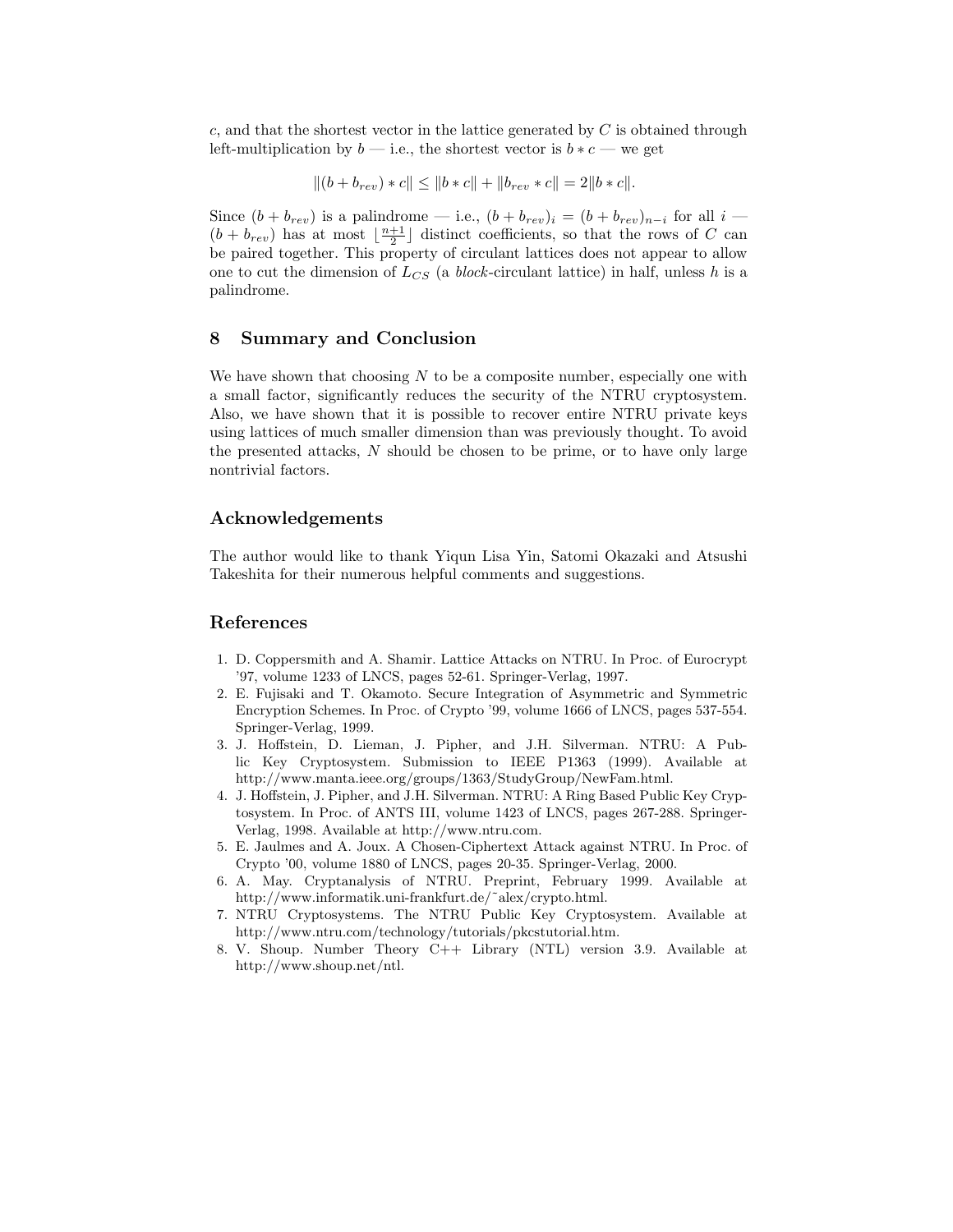- 9. J.H. Silverman. Dimension-Reduced Lattices, Zero-Forced Lattices, and the NTRU Public Key Cryptosystem. NTRU Cryptosystems Technical Report No.13 (1999). Available at http://www.ntru.com.
- 10. J.H. Silverman. Estimated Breaking Times for NTRU Lattices. NTRU Cryptosystems Technical Report No.12 (1999). Available at http://www.ntru.com.
- 11. J.H. Silverman. Invertibility in Truncated Polynomial Rings. NTRU Cryptosystems Technical Report No.9 (1999). Available at http://www.ntru.com.
- 12. See J.H. Silverman. A Meet-in-the Middle Attack on an NTRU Private Key. NTRU Cryptosystems Technical Report No.4 (1997). Available at http://www.ntru.com.
- 13. J.H. Silverman. Wraps, Gaps, and Lattice Constants. NTRU Cryptosystems Technical Report No.11 (1999). Available at http://www.ntru.com.

# A Appendix

## A.1 Probability of Very Short  $(u, v)$  Pair

Assume we choose  $h'$  from  $\mathbb{Z}_q^N$  with uniform distribution; what is the expected length of the shortest nonzero pair  $(f', g')$ ,  $f', g' \in \mathbb{Z}_q^N$ , that satisfies  $f' * h' = g'$  $\pmod{q}$ ? We begin with the (admittedly heuristic) observation that the choices for h' essentially partition the set of  $(u, v)$  pairs according to whether  $u * h' = v$ (mod q). In other words, it is rare that the set of  $(u, v)$  pairs for  $h'_1$  and those for  $h'_2$  overlap such that the equalities  $u' * h'_1 = v' \pmod{q}$  and  $u' * h'_2 = v' \pmod{q}$ are simultaneously satisfied for some  $(u', v')$ . This notion could be made more precise, but we will make do with the heuristic observation.

Assuming that the  $(u, v)$  pairs are, in fact, partitioned among the choices for  $h'$ , the probability that a randomly chosen  $h'$  has a vector of length less than R is less than or equal to  $V(R)/q^N$ , where  $V(R)$  is the volume of a 2N-dimensional ball of radius R, and  $q^N$  is the number of  $(u, v)$  pairs that belong to h'. Using Stirling's Formula for the volume of an  $n$ -dimensional ball, we find that the probability that h' has a  $(u, v)$  pair shorter than  $\sqrt{Nq/2\pi e}$  is negligibly small.

Since the probability of a random  $h'$  having a  $(u, v)$  pair as short as  $(f, g)$  is extremely small, we have some basis for concluding that it is very unlikely that h has a  $(u, v)$  pair unrelated to  $(f, g)$  that is as small as  $(f, g)$ . This conclusion comes with caveats, the most important being that the trivial vector  $(1^N, 0^N)$ , where  $1^N$  is the vector having all N elements equal to 1, is typically a  $(u, v)$  pair for h, and may very well be shorter than  $(f, g)$ . This is not a serious problem, because, as shown in Appendix ??, the group of  $(u, v)$  pairs can be slightly modified to exclude this trivial vector.

#### A.2 Length of  $f_{(d)}$

We can establish an upper bound on the Euclidean norm of  $(f_{(d)}, g_{(d)})$  as follows:

**Theorem 2.**  $\|(f_{(d)}, g_{(d)})\| \leq \sqrt{N/d} \|(f, g)\|$ .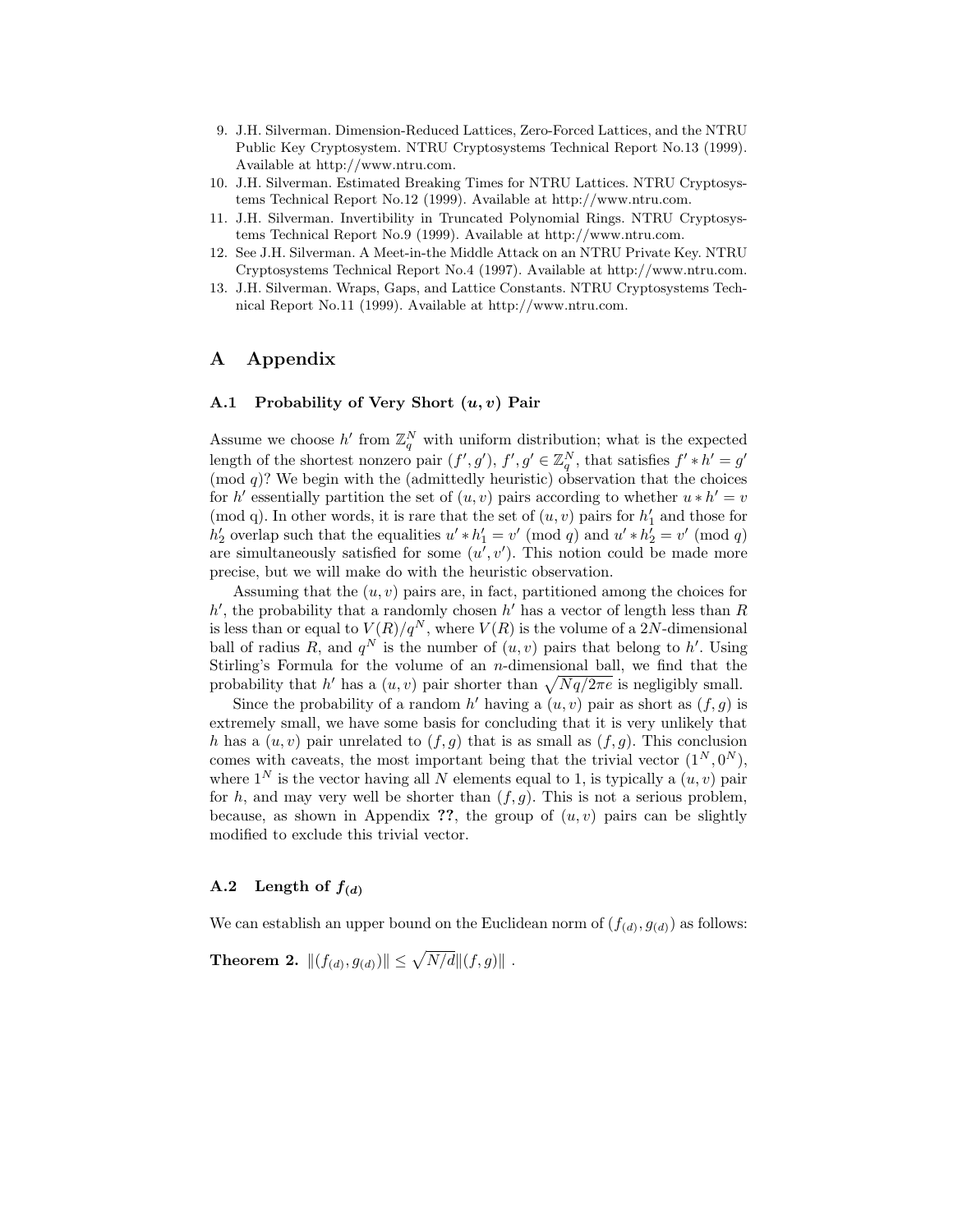*Proof.* Let  $b = (1 + X^{d} + \cdots + X^{(N/d-1)d})$ ,  $v_f = f * b$  and  $v_g = g * b$ . Since  $||(f * X^i, g * X^i)|| = ||(f, g)||$  for all *i*, we have

$$
||(v_f, v_g)|| \le N/d||(f, g)||
$$

by the triangle equality, with equality holding when  $f = f * X^d = \cdots = f *$  $X^{(N/d-1)d}$  and  $g = g * X^d = \cdots = g * X^{(N/d-1)d}$ . Notice that the *i*th coefficient of  $v_f$  is equal to  $f_{(d),i \bmod d}$ . In other words, the coefficients of  $v_f$  are precisely the coefficients of  $f_{(d)}$ , repeated  $N/d$  times. The same goes for  $v_g$ . Thus,

$$
||(v_f, v_g)|| = \sqrt{N/d} ||(f_{(d)}, g_{(d)})||,
$$

from which the desired inequality follows.  $\Box$ 

For the expected length of  $(f_{(d)}, g_{(d)})$ , recall that we have  $||(f_{(d)}, g_{(d)})|| = \sqrt{N/d}||(f, g)||$  only when  $\sqrt{N/d}$  (f, g) only when

$$
f = f * X^d = \dots = f * X^{(N/d-1)d}, g = g * X^d = \dots = g * X^{(N/d-1)d}
$$

 $-$  i.e., when the coefficients of f and g have a period of d. Of course, parameters  $S_f$  and  $S_g$  can be chosen to require f and g to be periodic, or nearly periodic, but this would reduce the keyspace and invite other attacks.

We can use ideas of Coppersmith and Shamir to obtain a better approximation of the length of the target vector of  $L_{(d)}$  when f and g behave like random vectors. Let  $f^{\perp}$  denote the projection of f orthogonal to  $1^N$ , the vector in which all N elements are equal to 1. We find that  $v_f^{\perp}$  — i.e., the projection of  $v_f$  orthogonal to  $1^N$  — is equal to  $f^{\perp} * b$ . Then, following Coppersmith and Shamir, we get:

$$
||v_f^{\perp}||^2 = \sum_{k} (f^{\perp} * b)_k^2
$$
  
=  $\left(\sum_{i} (f_i^{\perp})^2\right) \left(\sum_{l} b_l^2\right) + \sum_{j \neq 0} \left(\sum_{i} f_i^{\perp} f_{i+j}^{\perp}\right) \left(\sum_{l} b_l b_{l+j}\right)$   
=  $(N/d)||f^{\perp}||^2 + \sum_{j \neq 0} \left(\sum_{i} f_i^{\perp} f_{i+j}^{\perp}\right) \left(\sum_{l} b_l b_{l+j}\right).$ 

Since  $b_l$  is nonzero only when  $l = 0 \pmod{d}$ , each term  $b_l b_{l+j}$  must be zero, and thus the entire rightmost summation must be zero, unless  $j = 0 \pmod{d}$ . When  $j = 0 \pmod{d}$ , the rightmost summation is equal to  $N/d$ . Thus, we obtain:

$$
||v_f^{\perp}||^2 = (N/d)||f^{\perp}||^2 + \sum_{j \neq 0, j=0 \text{ mod } d} (N/d) \left( \sum_i f_i^{\perp} f_{i+j}^{\perp} \right) .
$$

If f behaves like a random vector, then, for each j, we would expect  $\sum_i f_i^{\perp} f_{i+j}^{\perp}$ to be less than  $\sum_i f_i^{\perp} f_i^{\perp} = ||f^{\perp}||^2$  by a factor of about  $1/\sqrt{N}$ . Since the terms